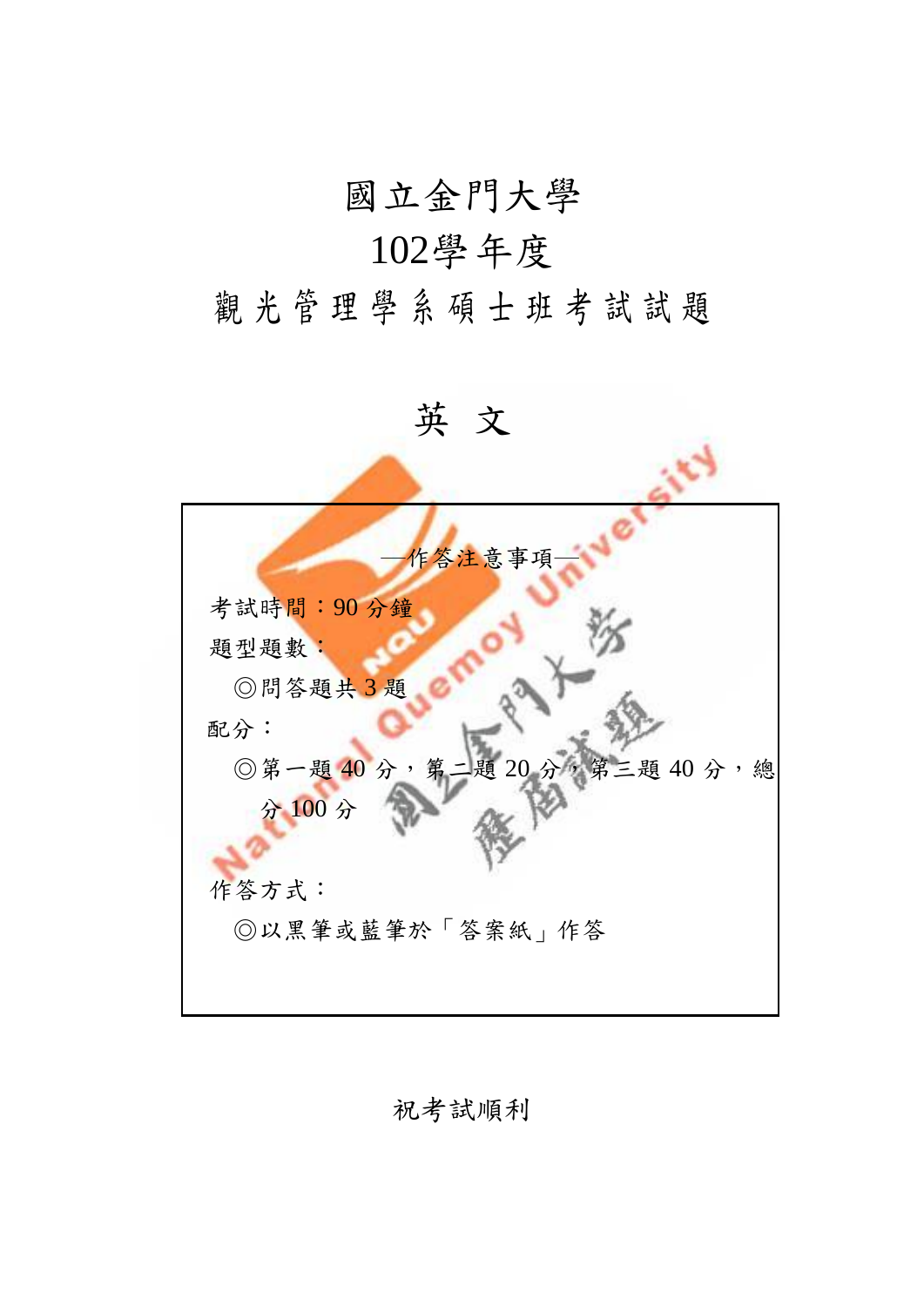#### 翻譯題,英翻中,共 **100%**

#### **1. Herzberg's Motivation-Hygiene Theory (40%)**

Professor Frederick Herberg was a psychologist and later Professor of Management at the University of Utah. There has been little serious challenge to his ideas since they were published in 1959, and this theory is still useful for managers who want to motivate their employees.

Herberg carried out a motivation study on 200 accountants and engineers who worked in companies in the USA. These subjects of the study were asked two questions: (1) When did you feel particularly good about your job? (2) When did you feel exceptionally bad about your job?

The responses that Herberg obtained were interesting and fairly consistent. Reported good feelings were usually associated with job experiences and job content. One example of these was the head of an accounting department; he was given the job of installing new computer equipment. He took pride in his work and was pleased to know that the new equipment made a big difference in how his department functioned.

Herzberg concluded that job satisfiers are related to job content and that job dissatisfiers are related to job context. Herberg labeled the satisfiers "motivators", and he called the dissatisfiers "hygiene factors". Together, the motivators and the hygiene factors have become known as Herzberg's two-factor theory of motivation. Management are often puzzled because they are paying high wages and salaries, have an excellent fringe-benefit package, and provide excellent working conditions, but their employees are still not motivated. Herzberg's theory offered an explanation for this problem.

(Source: Organizational Behavior by fred Luthans)

#### **2. The Introduction of Zhu Zi Shrine (20%)**

Zhu Zi Shrine in Kinmen was established in 1780 (Qianlong 45 of the Qing Dynasty) and was proclaimed as a second class historic site commemorating the influential scholar-Zhu Zi in Ming Dynasty. Zhu Zi was employed as County officer in Tung-An County in 1153. Legend said he came to Kinmen, which was governed by Tung-An County, and set up "Yan-Nan Academy" near Gugu (a small village in Kinmen) to give lectures to the local people. Zhu Zi brought education and literature to Kinmen which greatly influenced the island's children. Until Ming Dynasty, many Kinmese scored high grades in imperial examinations due